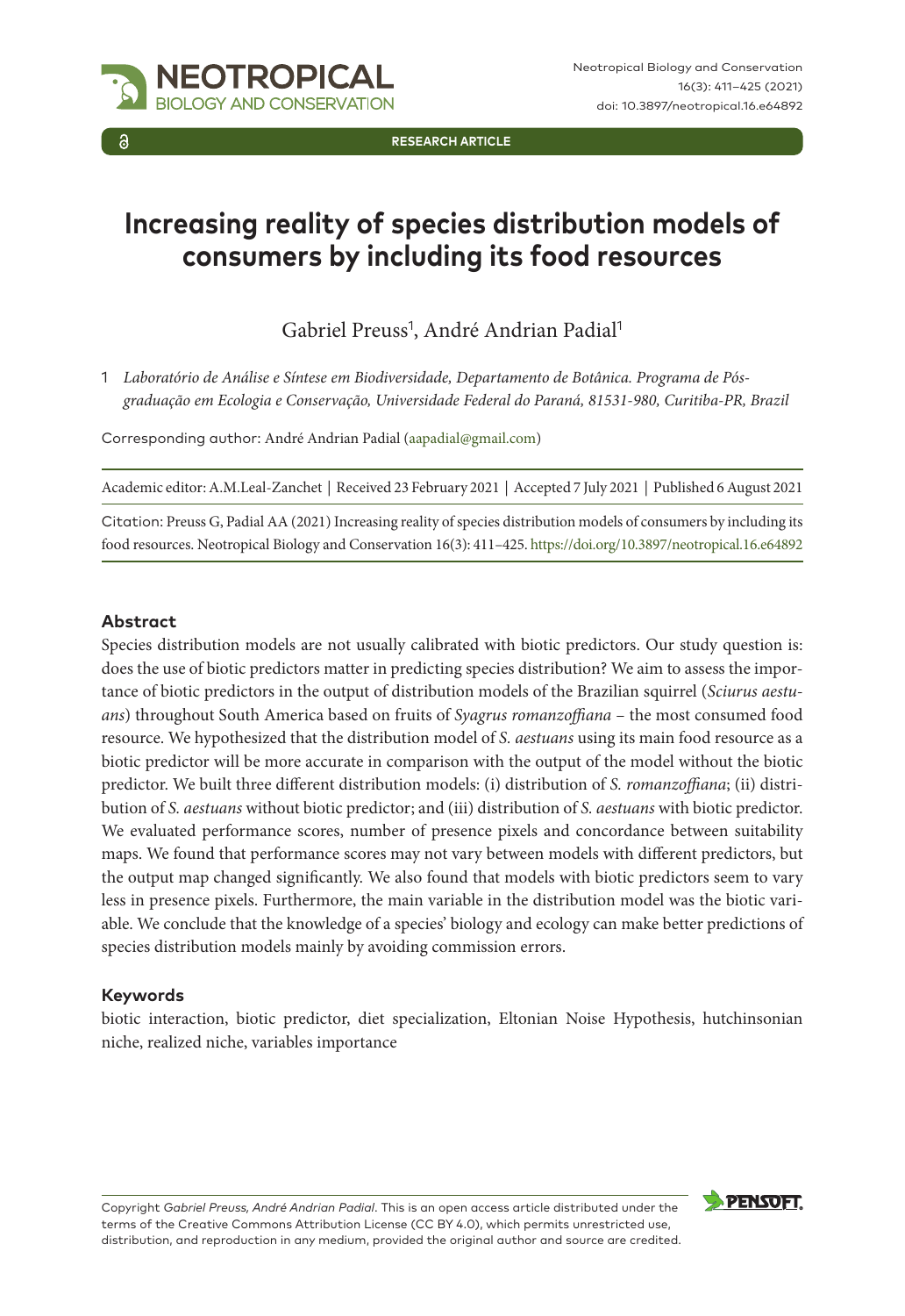## **Introduction**

One of the most important characteristics of species distribution modelling (SDM) is the capacity to generate accurate predictions of past, present and future species distributions (Guisan and Thuiller 2005; Barry and Elith 2006). Assuming that models have a minimally reliable predictive capacity, conservation planning can be elaborated with support of these findings, especially in a changing world (Margules and Usher 1981; Haila and Kouki 1994). Historically, SDMs are calibrated only with abiotic variables as predictor, assuming that biotic interactions do not influence species range pattern, have influence only at small spatial scales, or are indirectly represented by abiotic variables (Huntley et al. 1995; Bakkenes et al. 2002; Pearson and Dawson 2003; Heikkinen et al. 2007). In fact, the Eltonian Noise Hypothesis (ENH) assumes that biotic interactions do not influence species distribution (Soberón and Nakamura 2009). Modeling exercises using abiotic features thus consider species distribution inside the Grinnellian niche, which comprises the scenopoetic variables (Grinnell 1917). Even so, some studies suggest the important role of biotic interactions as a predictor in spatial distribution even on a large scale (Meier et al. 2011; Araújo et al. 2014). By including variables representing biotic interactions, modeling exercises can thus assume a Hutchinsonian view of the niche: predation, competition, facilitation and mutualism together with environmental filtering compose the realized niche (Hutchinson 1957).

One difficulty to insert biotic interactions in SDMs is the lack of suitable data to represent biotic interaction on a large-scale (Araújo and Luoto 2007; Zimmermann et al. 2010; Guillera-Arroita et al. 2015), especially when species interactions are poorly known or its interactors are numerous (Meier et al. 2011). Since occurrence data are increasing in open access databases, obtaining large-scale data has become easier and cheaper (Fielding and Bell 1997; Wisz et al. 2013). In this way, studies that use a well-distributed species with sufficient sampling effort and its biotic interactions may fill the information gap in biotic interactions' role in SDMs (Meier and Dikow 2004).

Indeed, robust models require two principal components: sufficient sampling effort in occurrence data for the target biological group and a set of meaningful predictor variables with low or no collinearity (Lobo et al. 2002; Synes and Osborne 2011). There are different ways to assess the performance of models, and the most common are model features such as prevalence, Kappa, True Skill Statistic and AUC scores (Allouche et al. 2006; Liu et al. 2011). Performance scores aims to measure the accuracy of species distribution models through discrimination capacity and reliability, and there are different applications for each type of performance score (Pearce and Ferrier 2000; Liu et al. 2011). Those scores can be divided in three: (i) Threshold-independent scores are those which can be assessed with continuous values (suitability models); (ii) Threshold-dependent are scores only assessed with binary data (presence-absence models); and (iii) overall ones are those applied to both cases (Liu et al. 2011).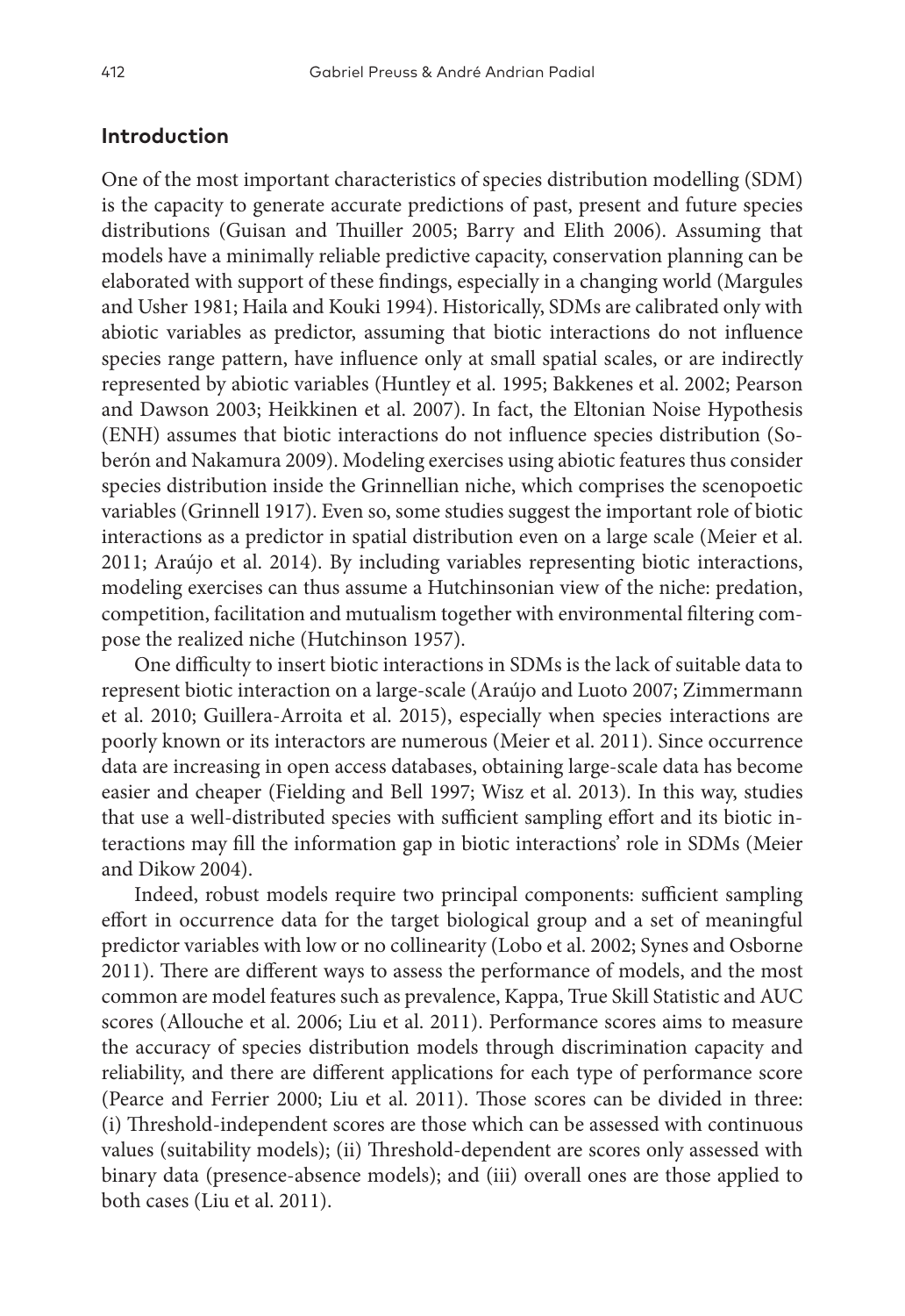The assessment of a model's performance may provide the possibility to compare models with alternative algorithms and predictors and evaluate how different variables affect the model's predictive performance (Kadmon et al. 2003; Loiselle et al. 2003; Segurado and Araujo 2004; Pearson et al. 2007). Furthermore, each study area may have its particular source of variation. In North America, for example, the variation in final results of SDM exclusively by algorithm may be high, while in South America the variation reaches lower oscillations (Diniz-Filho et al. 2009), suggesting that for South America, the studies might focus on better predictor variables instead of considering algorithm variation.

Keeping the focus on biotic predictors, a previous study that incorporated competition in predictor variables showed that biotic interactions influence directly the predicted range of tree species (Meier et al. 2011). These findings suggest that one species may be determinant in another species distribution. It is known that the addition of biotic interactions usually improves the predictive performance of SDMs (Araújo and Luoto 2007). Furthermore, the inclusion of biotic interactions in SDMs has restricted the predicted distribution of a species in relation to another (Schweiger et al. 2012), reducing the possibility of commission error (false positives). However, the inclusion of biotic interactions in SDMs has been concentrated in competition (Guisan and Thuiller 2005; Meier et al. 2011). Other kinds of biotic interactions such as predation, herbivory and facilitation still need to be tested (Guisan and Thuiller 2005; Baselga and Araújo 2009).

One way to guarantee that one kind of interaction really occurs in nature, is the dependency of the species with that interaction (Meier et al. 2011), a feature that usually occurs with food specialist species. In this way, the relation resource-consumer may be a good way to understand the role of biotic interactions in species distributions; furthermore, this relation was recorded as necessary additional information for the knowledge of the role of biotic interactions in SDMs (Anderson 2017). Herein we used a food specialist species of squirrel to predict its actual distribution once its distribution is poorly known in Brazil, but its foraging behavior is marked by the strong interaction with a palm tree fruit (Alvarenga and Talamoni 2006).

*Sciurus aestuans* Linnaeus, 1776 is a squirrel species widely distributed along South America (Amori et al. 2013). In spite of the generalism in squirrels' diet, in the Brazilian Atlantic Forest, the foraging behavior of *S. aestuans* is characterized by the use of the fruit of *Syagrus romanzoffiana* (Cham.) Glassman (Paschoal and Galetti 1995; Bordignon and Monteiro-Filho 2000; Alvarenga and Talamoni 2006). In a study developed in the Brazilian Atlantic Forest, *S. romanzoffiana* presented up to 70% of *S. aestuans* diet (Alvarenga and Talamoni 2006). The same study shows that the palm tree is essential for the reproduction of squirrels, where lactating females spend their time feeding and not searching for food, suggesting elevated habitat fidelity near the palm tree (Alvarenga and Talamoni 2006). Furthermore, the caching habit of squirrels allows them to consume *S. romanzoffiana* fruits throughout the year, showing a strong interaction between the species (personal observations; Paschoal and Galetti 1995; Bordignon and Monteiro-Filho 2000; Alvarenga and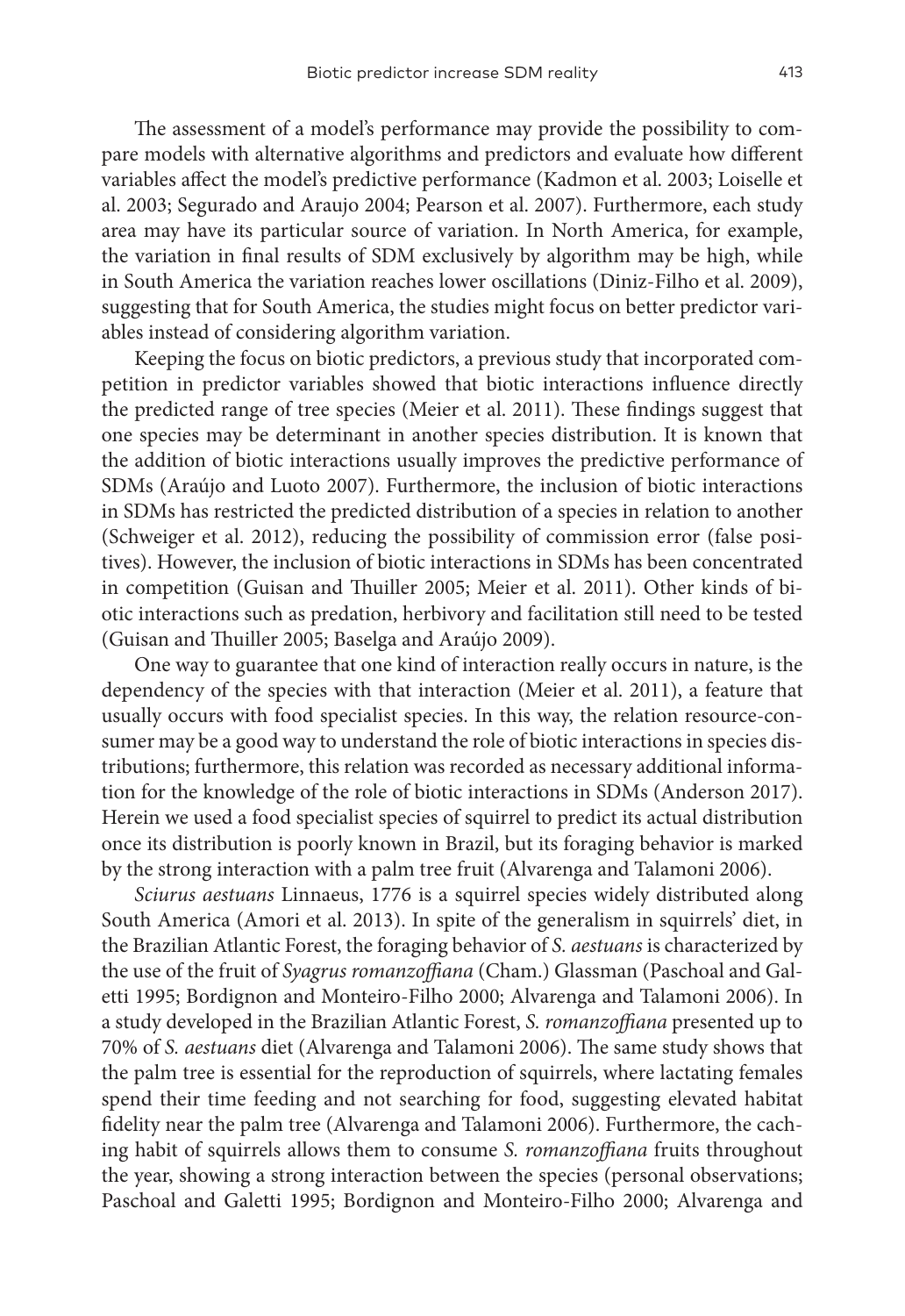Talamoni 2006). Considering all this, we believe *S. aestuans* and *S. romanzoffiana* to have a close relationship in relation to ecology and spatial distribution.

Assuming that the distribution pattern of *S. aestuans* is regulated by a bottom-up control, we hypothesized that: I – The distribution model of *S. aestuans* with *S. romanzoffiana* as biotic predictor will be more accurate in comparison with the output of the model without biotic predictor, and II – The Eltonian Noise Hypothesis is not determinant in our distribution models once biotic interaction will affect the distribution area.

#### **Methods**

#### **Data preparation**

A recent taxonomic review suggests the dividion in Sciurus genus. However, in GBIF database the occurrence points are available for *S. aestuans*. To obtain the occurrence records of *S. aestuans* and *S. romanzoffiana*, we used personal data and the Global Biodiversity Information Facility (GBIF) database (GBIF 2020), with data recorded from years 1979 to 2013. We selected the data for South America, which resulted in 149 occurrence points of *S. romanzoffiana* and 132 of *S. aestuans* before data cleaning (presence records of *S. romanzoffiana* and *S.aestuans* can be seen in Suppl. materials 1, 2, respectively).

The environmental variables of each model were obtained from Climatologies at High Resolution for the Earth's Land Surface Areas (CHELSA) database (Karger et al. 2017), collecting all the 19 bioclimatic variables under 30 sec arc for the same period of occurrence records (1979–2013). Since climatic data is available for the whole world, but our analysis was in South America, we cropped the raster files to our study area. Hence, for data cleaning we excluded points inside the same pixel, and those out of the confirmed distribution of the species following a Brazilian checklist established by specialists by *S. romanzoffiana* (Soares, 2020) and out of the boundaries of South America for S. aestuans where there is no information about its distribution. We were left with 136 occurrence points of *S. romanzoffiana* and 74 of *S. aestuans*. To avoid collinearity among variables, which would overfit the model, we used Spearman correlation and excluded the variables most correlated by a threshold of 0.6 (Loiselle et al. 2003). Only six variables were retained (mean diurnal range, isothermality, max temperature of warmest month, mean temperature of wettest quarter, precipitation seasonality, precipitation of warmest quarter and precipitation of coldest quarter). To finish data preparation, we ran a background selection with the same number of occurrence points in the entire area of distribution of the species.

#### **Models**

Our first model aims to predict the distribution of *S. romanzoffiana* that will be used as predictor variable of *S. aestuans*. Our second model predicts the distribution of *S.aestuans* only considering climatic predictors. Finally, our third model comprises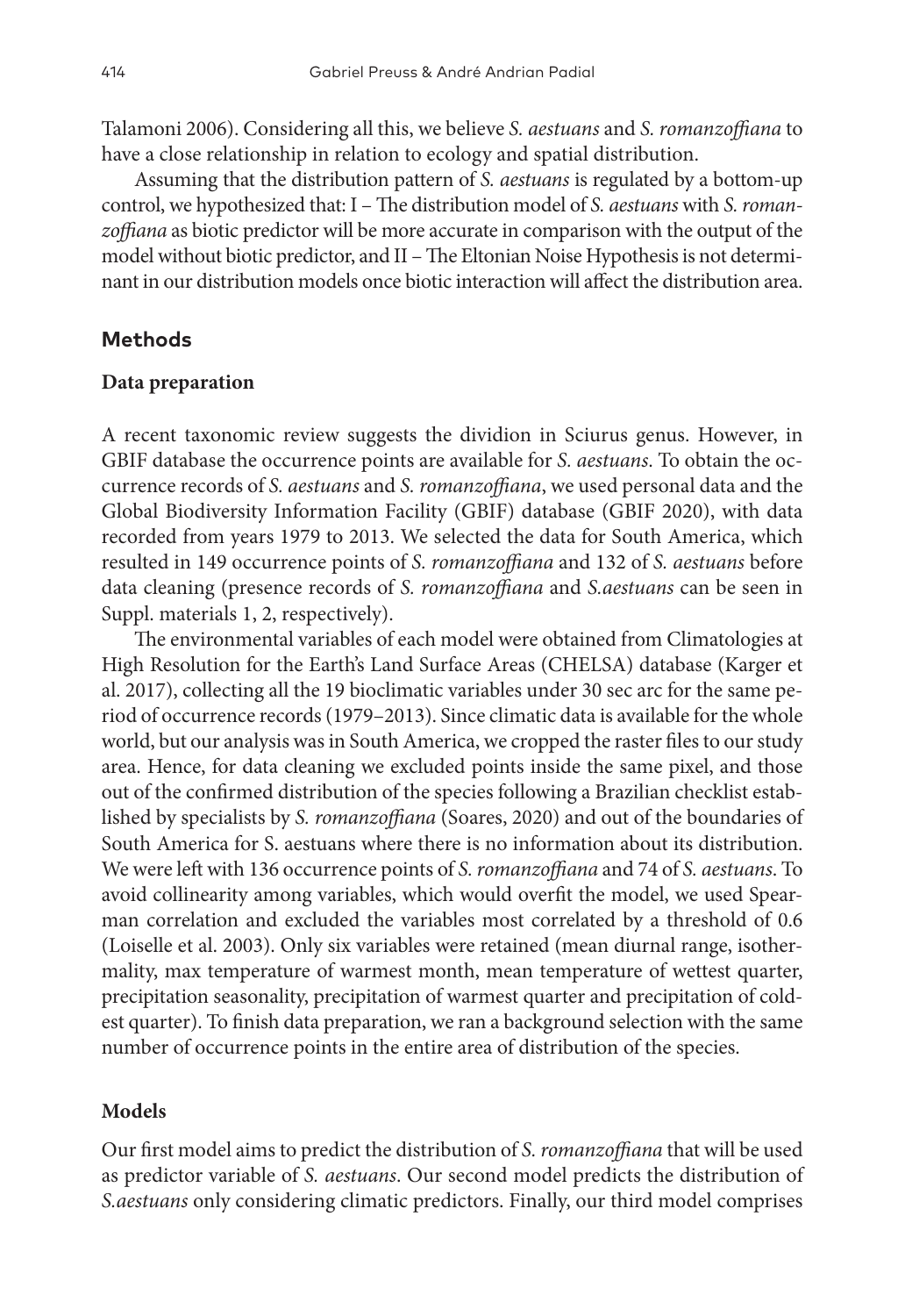the predicted distribution of *S. aestuans* with climatic and biotic predictor. The last model is built with the predictors of model 2 (mean diurnal range, isothermality, max temperature of the warmest month, mean temperature of wettest quarter, precipitation seasonality, precipitation of warmest quarter and precipitation of coldest quarter) plus the distribution of *S. romanzoffiana* as a biotic predictor.

#### **Modelling and validation**

Considering that the data selected for this study was presence data, we used the Maximum Entropy Model available in dismo package in R (Hijmans et al. 2011). Furthermore, this is a model of presence-background, which according to Elith and Graham (2009) performs better than some presence-absence models. Moreover, we emphasize that our purpose is not to find the best algorithm model for the abovementioned species, but to compare performance of the model with and without the variable representing resources for the consumer. For each model we used 75% of location points as training data and 25% for test validation of the Maxent model. Also, for each model we saved suitability and presence/absence (using the threshold which gets higher specificity and sensibility) raster files, values of variables contribution, values of AUC, kappa and TSS which was built according to the best threshold following the ROC-AUC curve.

With those saved files, we made ensembles with 10 simulations for each model and built the final raster of suitability and presence/absence. We also built a table with the values of model performance (AUC, kappa, prevalence, TSS) for each simulation from models 2 and 3 in order to compare the model performance with and without biotic predictor. Afterward, we made the multiplication of ensembles to assess the concordance of species suitability between maps with and without biotic predictor. Using this method, we can assess the area with greater probability for *S. aestuans* to occur. All codes used may be seen in Suppl. material 3.

### **Results**

Our maps show that the distribution of *S. aestuans* differs according to predictor variables used (Figure 1). For scores of model performance, there was no difference between models without and with biotic predictor use considering standard deviation (Table 1).

Apart from the metrics of performance, models with biotic predictor show an area of suitability smaller than that one without biotic predictor (Fig. 1A, B respectively). Furthermore, looking for variables' contribution of the model, the presence of *S. romanzoffiana* (the resource used as biotic predictor) was the most important variable in species distribution (Fig. 2). Variables contribution and performance scores of all simulations can be seen in Suppl. material 4: Tables S1, S2.

To represent the difference between maps without and with biotic predictors in the same figure, we multiplied the pixel values of both maps (Fig. 3). There was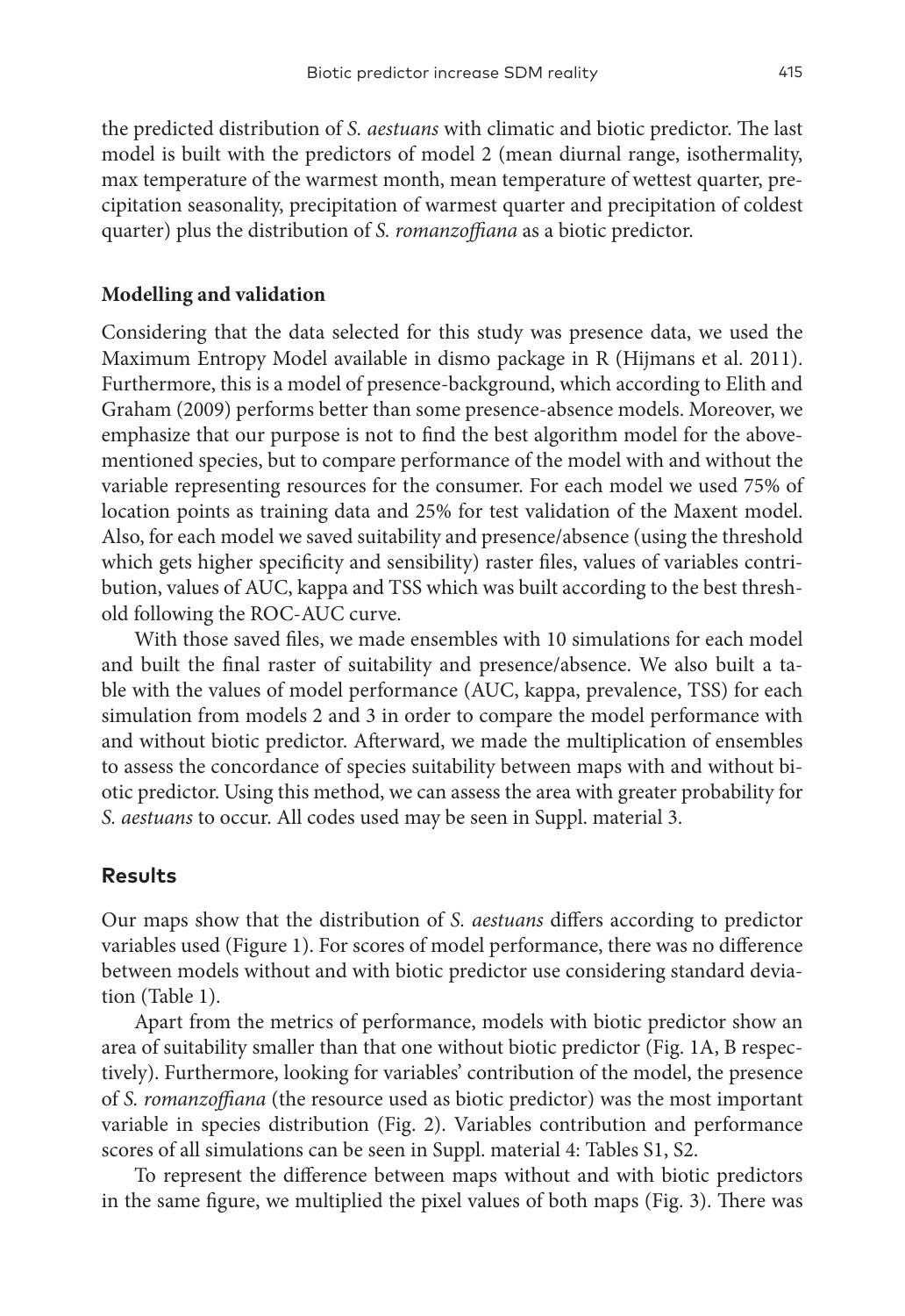

**Figure 1.** Ensemble from cross validation maxent maps of suitability, higher values present higher habitat suitability and higher chance of species occurrence, where: (**A**) model without resource presents only climatic predictor variables, and (**B**) model with resource presents climatic variables plus distribution of *Syagrus romanzoffiana*.



**Figure 2.** Variable contribution of models without and with biotic interaction, where: (**A**): contribution of variables in species distribution suitability without biotic predictor and (**B**): contribution of variables in species distribution suitability with biotic predictor. Predictor variables represents: bio2  $=$  Mean diurnal range, bio3  $=$  Isothermality, bio8  $=$  Mean temperature of wettest quarter, bio15  $=$ Precipitation seasonality, bio18 = Precipitation of warmest quarter, bio19 = Precipitation of coldest quarter, syagrus = predicted distribution of *Syagrus romanzoffiana*.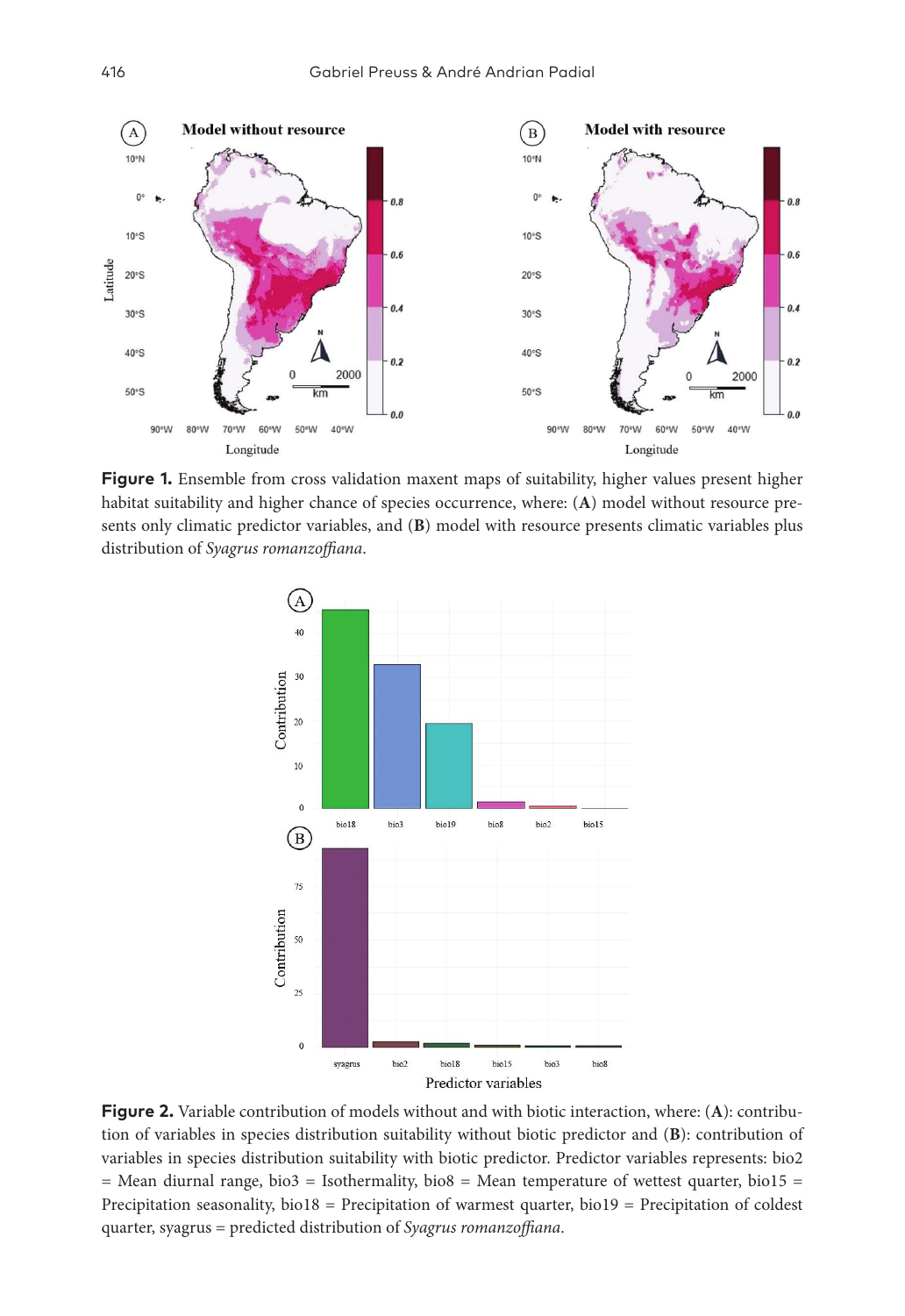| <b>Values</b>               | Kappa | <b>AUC</b> | <b>TSS</b> | Presence pixels |
|-----------------------------|-------|------------|------------|-----------------|
| Model with biotic predictor |       |            |            |                 |
| Mean                        | 0.527 | 0.983      | 0.527      | 2819726         |
| <b>SD</b>                   | 0.069 | 0.013      | 0.069      | 1518457         |
| Without biotic predictor    |       |            |            |                 |
| Mean                        | 0.531 | 0.991      | 0.531      | 4660709         |
| <b>SD</b>                   | 0.053 | 0.007      | 0.053      | 1939159         |

**Table 1.** Results of each model performance scores inside cross-validation (n=10) and number of presence pixels for models without and with biotic predictors. Values next to 1 present higher model accuracy and SD represents Standard Deviation.



**Figure 3.** Output of concordance between maps with and without biotic predictor. Values above 20 and under 40 indicate high suitability for the species only in the model without biotic predictor. Values above 40 indicate high suitability in both models.

concordance between models without and with biotic predictors. However, a model without biotic predictor suggests a larger possible occurrence area for the species. Besides, the variation in presence pixels among the models of ensemble is higher without biotic predictor (Suppl. material 4: Figure S1).

### **Discussion**

The results indicate that our hypotheses are not rejected. The importance of including a variable representing a biotic interaction was clear in our modeling exercise. Suitability maps were more restricted by the biotic predictor, which was the most determinant variable in the distribution model. This indicates that commission errors were probably reduced considering the predominant food resource of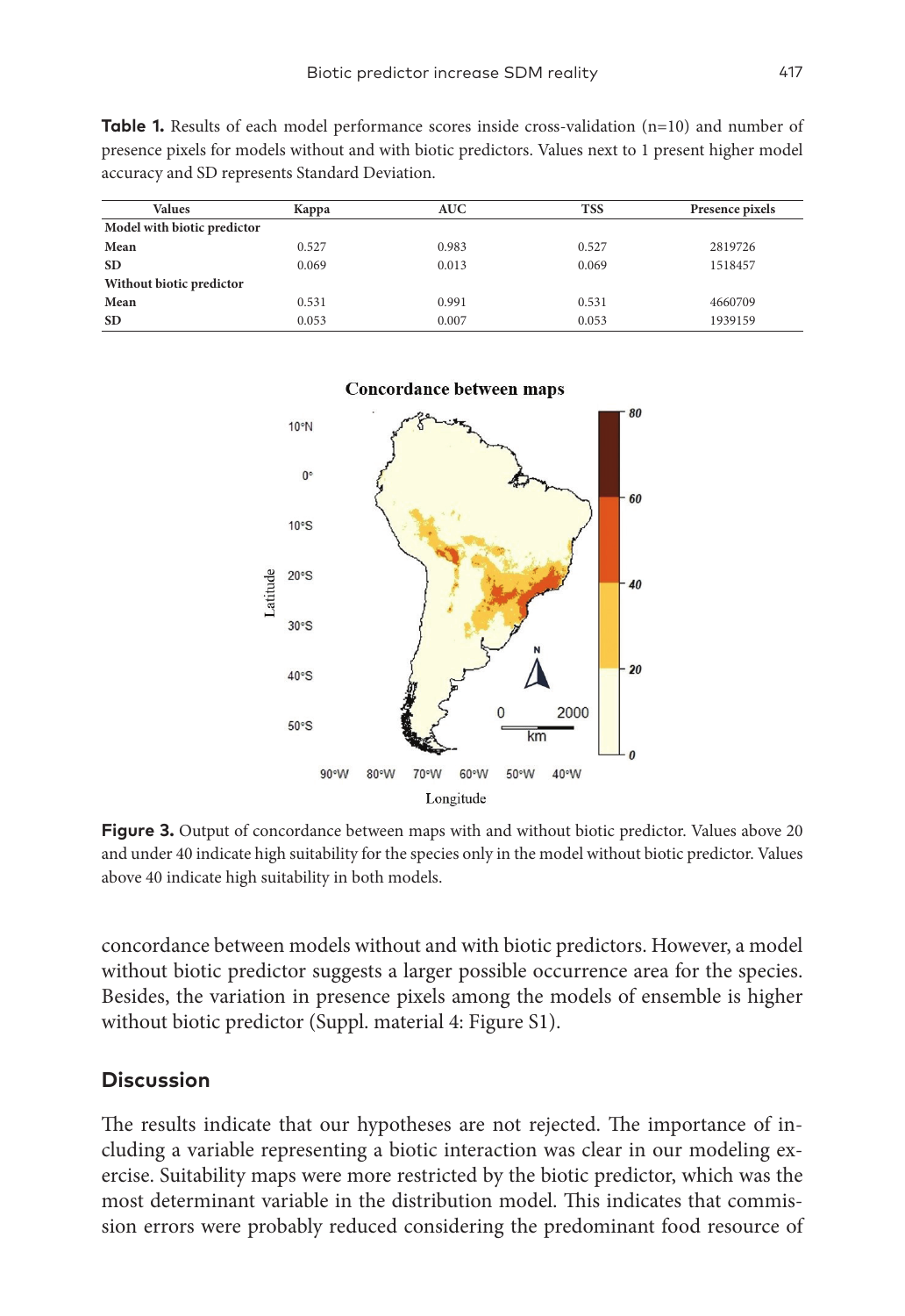the consumer. Concerning performance scores, both models seem to be similar. This means that model refinement considering biotic interactions did not affect the performance of the modeling exercise. However, practical results such as the presence/suitability area for species distribution suggest the contrary. This leads to an important finding: models can reach high values of accuracy in scores but represent distinct results in terms of species distribution. In this way, we suggest that before making a modeling exercise, one should ask: do most used performance scores truly represent the reality and reliability of a model?

Even though the insertion of a biotic predictor may lead to neutral or worse model performance (Araújo and Luoto 2007), our models performed similarly. We used the three types of performance scores: threshold-independent, threshold-dependent and overall test of SDM performance (AUC, Kappa and TSS respectively) to compare the difference in score values (Liu et al. 2011). However, there was no difference in performance score values, which may tell us that they should not be considered alone. More important than selecting the best variables for prediction, we suggest that researchers should question themselves if the most important variables really matter considering the biology of the target species.

Furthermore, comparing the variation in presence pixels of each simulation inside the ensemble, the model with the biotic predictor tends to be more accurate and closer to the final ensemble. The lower variation may also indicate lower commission errors (Peterson et al. 2008). In addition, the resulting suitability map changed significantly, where the model with the biotic predictor presents an area of presence pixels that is half the size of the model without the biotic predictor. Considering that for conservation priority areas we cannot reach all areas and need to choose those which concentrate the higher probability of species occurrence, practical results may be more, or as crucial as, model performance. In this way, what can make the difference to prioritize an area or not are the importance of predictors used. Therefore, biotic predictors may not significantly influence performance scores, but certainly influence the result of species distribution area.

The fact that the biotic predictor was by far the most important indicates that biotic interactions may have a central role in species distribution, differently from what is expected in ENH. Surely, we cannot discard the possibility that the correlation of occurrences in data from the squirrel and from the fruit can be due to a sampling bias – researchers sample the same grids. We recommend that this should be further investigated. Even so, inventories are not usually done simultaneously by researchers from different groups and we then raised the possibility that results highlight the importance of knowing the biology of the modelled species. Notwithstanding the controversy of considering biotic predictors as determinant in species distribution, this seems to be a pattern corroborated by several studies (Meier et al. 2011; Meineri et al. 2012; Araújo and Rozenfeld 2013; Giannini et al. 2013; Palacio and Girini 2018; Simoes and Peterson 2018). Such a pattern seems to repeat itself especially for endotherms, since the distribution of ectotherms may be directly related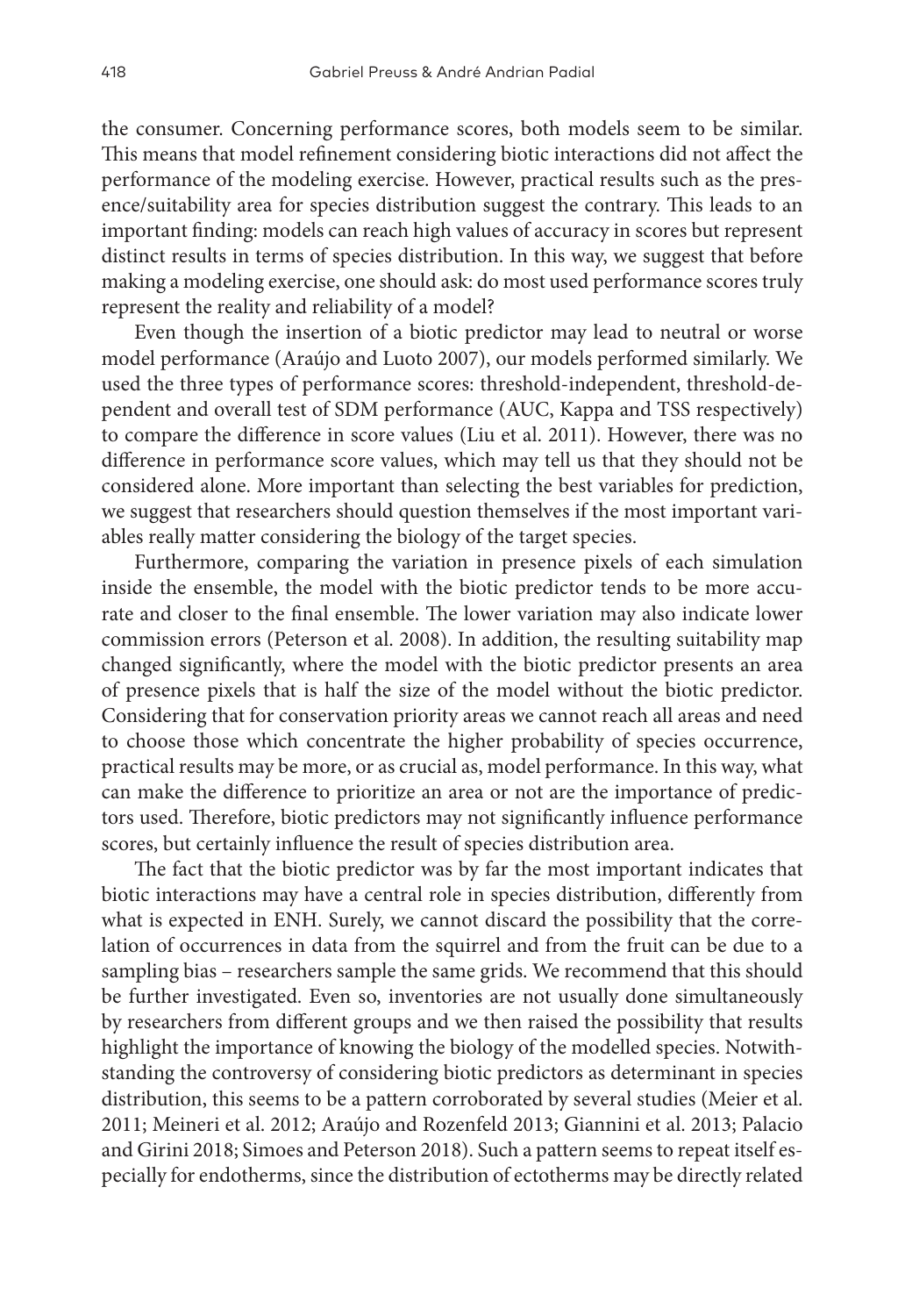to climate conditions instead of biotic interactions, and the addition of biotic predictors may increase model complexity and decrease model performance (Engler et al. 2013), unless species have a strong biotic interaction. Anyway, we advocate that the knowledge of species interaction is essential for SDMs.

Since SDMs have been the most applied method to predict species distribution facing a changing world, our results may be considered as a call for attention for researchers. Accurate and reliable predictions are increasingly needed and, as it seems to be, models which combine climate and biotic variables are closer to reality (Palacio and Girini 2018). This kind of data may be more easily found and applied for species with specialized habits such as those which feed mainly in one kind of food resource (Giannini et al. 2013). Furthermore, the food web control may also be a driver in model accuracy. In a bottom-up control for instance, higher levels need the lower ones but not necessarily the other way around (Vázquez et al. 2007; Giannini et al. 2013).

*Sciurus aestuans* bases its diet in, and is the main disperser of, *S. romanzoffiana*, which indicates high specialization between these two species (Alvarenga and Talamoni 2006). This fact may be responsible for the high contribution of *S. romanzoffiana* distribution in the prediction model of *S. aestuans* distribution. This kind of result is more easily found in strong and specialized interactions (Giannini et al. 2013). However, understanding distribution of generalist species is also needed, making the knowledge of species ecology a bottleneck in SDMs (Araújo et al. 2014). Thus, we encourage new studies that predict species distribution matching climate and biotic predictors even though it is difficult to access this kind of data for some species.

There are different ways to establish conservation planning (Margules and Pressey 2000). However, the concern about a future with climate change is a congruence (Menon et al. 2002; Duarte et al. 2013). Hence, each attempt to reach a good conservation planning needs to go through the future prediction, which is the objective of most SDMs (Thuiller et al. 2003; Synes and Osborne 2011). This way, new approaches and methodologies to accurately predict the future are appreciated. Our study may contribute to predict species distribution accurately and close to reality and, therefore, to conservation planning in a future of climatic changes.

## **Conclusion**

We suggest an integrative approach for SDMs which include biotic and climatic predictors, as indicated by other authors (Palacio and Girini 2018; Simoes and Peterson 2018). Our results also highlight that SDMs applied without a biological purpose do not make sense. We call the researchers' attention to the application and assessment of SDMs, where each objective needs to be taken into account and the ecological sense can never be forgotten. We cannot just turn biological and ecological knowledge into numbers. Considering all this, research may be performed with different algorithms and scores but the first premise needs to be the previous knowledge of species and ecology.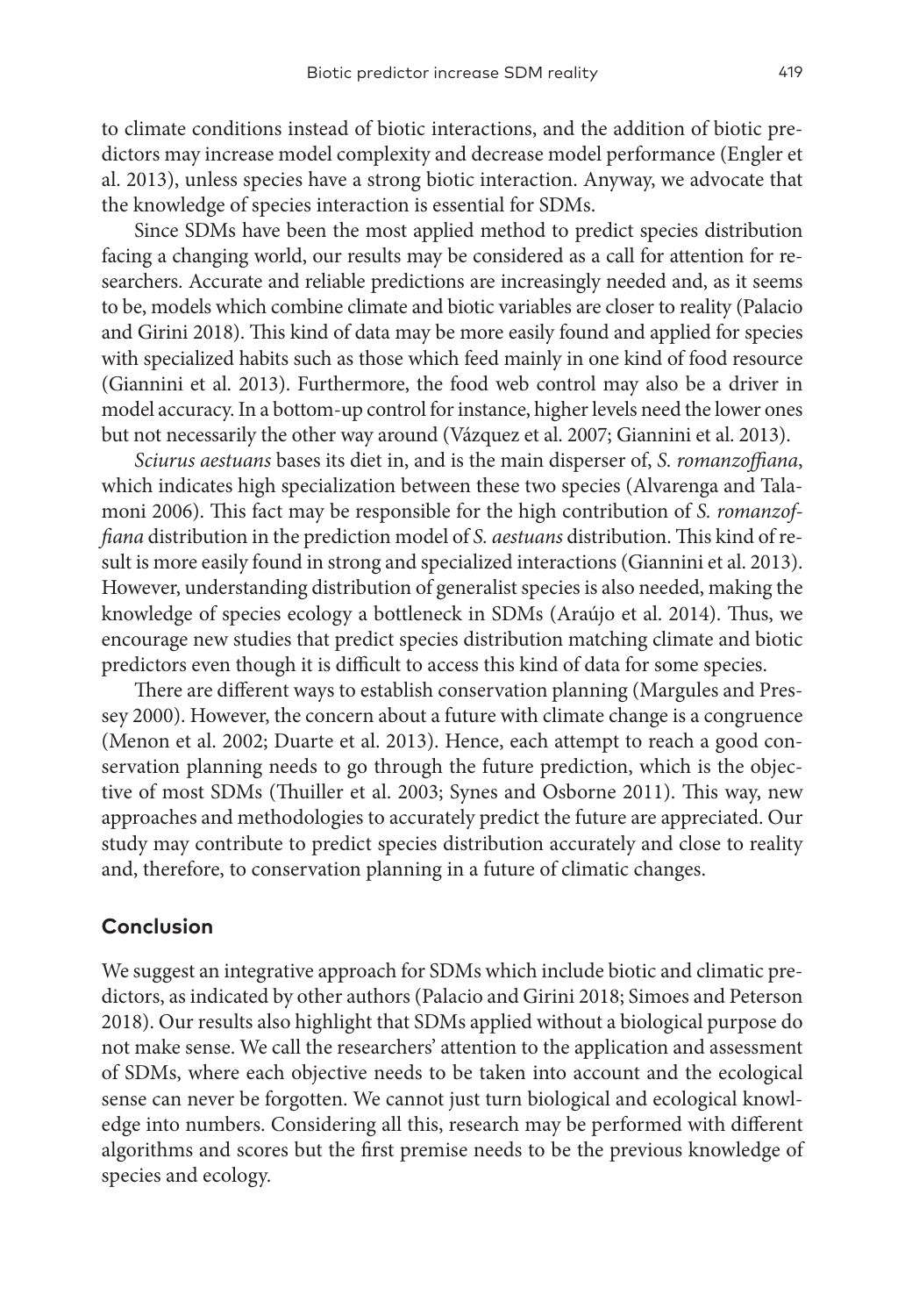# **References**

- Allouche O, Tsoar A, Kadmon R (2006) Assessing the accuracy of species distribution models: Prevalence, kappa and the true skill statistic (TSS). Journal of Applied Ecology 43(6): 1223–1232.<https://doi.org/10.1111/j.1365-2664.2006.01214.x>
- Alvarenga CA, Talamoni SA (2006) Foraging behaviour of the Brazilian squirrelSciurus aestuans (Rodentia, Sciuridae). Acta Theriologica 51(1): 69–74. [https://doi.org/10.1007/](https://doi.org/10.1007/BF03192657) [BF03192657](https://doi.org/10.1007/BF03192657)
- Amori G, Chiozza F, Patterson BD, Rondinini C, Schipper J, Luiselli L (2013) Species richness and distribution of Neotropical rodents, with conservation implications. Mammalia 77(1): 1–19.<https://doi.org/10.1515/mammalia-2012-0050>
- Anderson RP (2017) When and how should biotic interactions be considered in models of species niches and distributions? Journal of Biogeography 44(1): 8–17. [https://doi.](https://doi.org/10.1111/jbi.12825) [org/10.1111/jbi.12825](https://doi.org/10.1111/jbi.12825)
- Araújo MB, Luoto M (2007) The importance of biotic interactions for modelling species distributions under climate change. Global Ecology and Biogeography 16(6): 743–753. <https://doi.org/10.1111/j.1466-8238.2007.00359.x>
- Araújo MB, Rozenfeld A (2013) The geographic scaling of biotic interactions. Ecography: 1–10. <https://doi.org/10.1111/j.1600-0587.2013.00643.x>
- Araújo CB, Marcondes-Machado LO, Costa GC, Silman M (2014) The importance of biotic interactions in species distribution models: A test of the Eltonian noise hypothesis using parrots. Journal of Biogeography 41(3): 513–523.<https://doi.org/10.1111/jbi.12234>
- Bakkenes M, Alkemade J, Ihle F, Leemans R, Latour J (2002) Assessing effects of forecasted climate change on the diversity and distribution of European higher plants for 2050. Global Change Biology 8(4): 390–407.<https://doi.org/10.1046/j.1354-1013.2001.00467.x>
- Barry S, Elith J (2006) Error and uncertainty in habitat models. Journal of Applied Ecology 43(3): 413–423. <https://doi.org/10.1111/j.1365-2664.2006.01136.x>
- Baselga A, Araújo MB (2009) Individualistic vs community modelling of species distributions under climate change. Ecography 32(1): 55–65. [https://doi.org/10.1111/j.1600-](https://doi.org/10.1111/j.1600-0587.2009.05856.x) [0587.2009.05856.x](https://doi.org/10.1111/j.1600-0587.2009.05856.x)
- Bordignon M, Monteiro-Filho EL (2000) O serelepe Sciurus ingrami (Sciuridae: Rodentia) como dispersor do pinheiro do Paraná Araucaria angustifolia (Araucariaceae: Pinophyta). Arquivos de Ciências Veterinárias e Zoologia da UNIPAR: 3.
- Diniz-Filho JAF, Mauricio Bini L, Fernando Rangel T, Loyola RD, Hof C, Nogués-Bravo D, Araújo MB (2009) Partitioning and mapping uncertainties in ensembles of forecasts of species turnover under climate change. Ecography 32: 897–906. [https://doi.](https://doi.org/10.1111/j.1600-0587.2009.06196.x) [org/10.1111/j.1600-0587.2009.06196.x](https://doi.org/10.1111/j.1600-0587.2009.06196.x)
- Duarte CM, Losada IJ, Hendriks, IE, Mazarrasa I, Marbà N (2013) The role of coastal plant communities for climate change mitigation and adaptation. Nature Climate Change 3(11): 961–968. <https://doi.org/10.1038/nclimate1970>
- Elith J, Graham CH (2009) Do they? How do they? WHY do they differ? On finding reasons for differing performances of species distribution models. Ecography 32(1): 66–77. <https://doi.org/10.1111/j.1600-0587.2008.05505.x>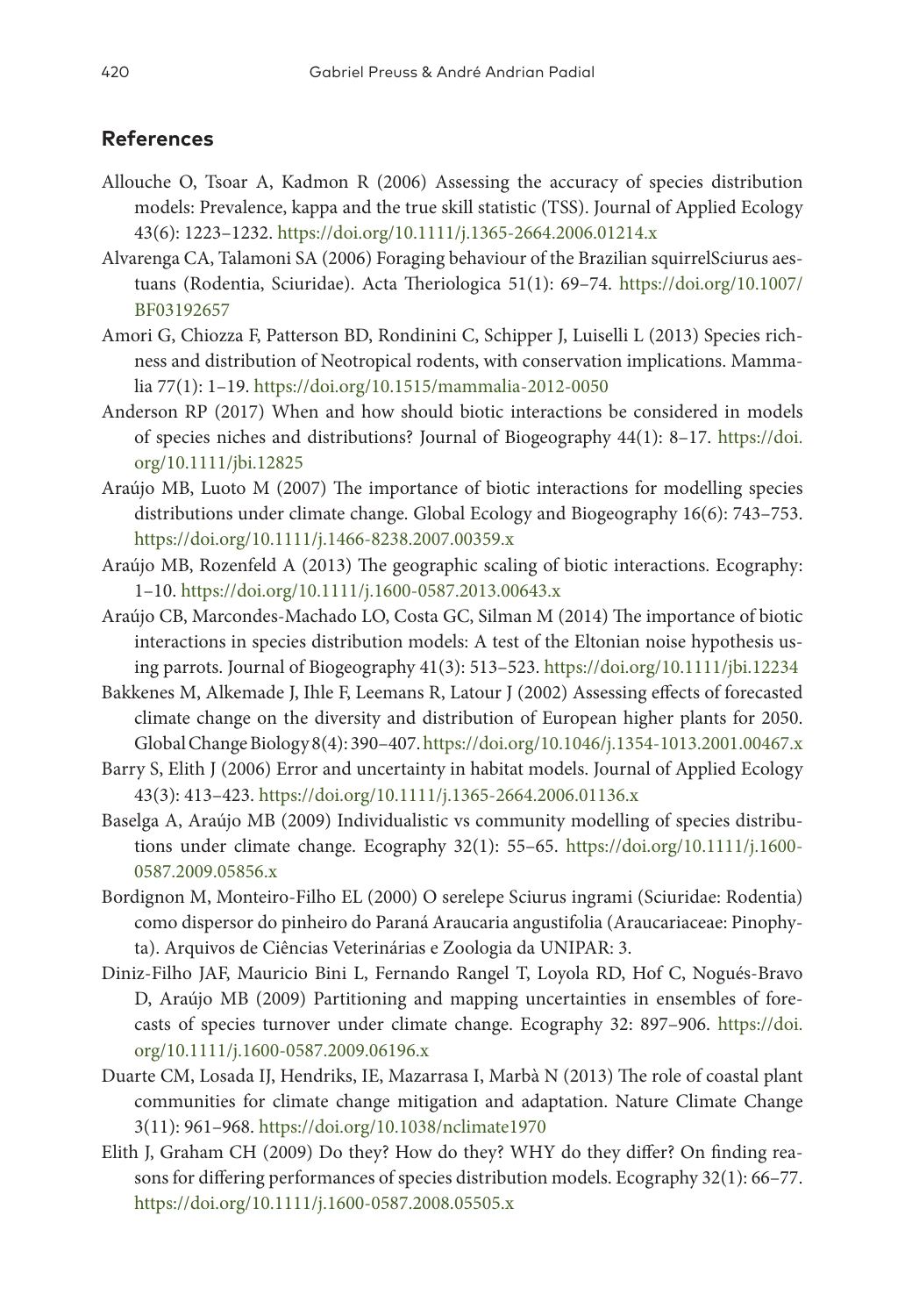- Engler J, Rödder D, Elle O, Hochkirch A, Secondi J (2013) Species distribution models contribute to determine the effect of climate and interspecific interactions in moving hybrid zones. Journal of Evolutionary Biology 26(11): 2487–2496. [https://doi.org/10.1111/](https://doi.org/10.1111/jeb.12244) [jeb.12244](https://doi.org/10.1111/jeb.12244)
- Fielding AH, Bell JF (1997) A review of methods for the assessment of prediction errors in conservation presence/absence models. Environmental Conservation 24(1): 38–49. <https://doi.org/10.1017/S0376892997000088>
- Giannini TC, Chapman DS, Saraiva AM, Alves-dos-Santos I, Biesmeijer JC (2013) Improving species distribution models using biotic interactions: A case study of parasites, pollinators and plants. Ecography 36(6): 649–656. [https://doi.org/10.1111/j.1600-](https://doi.org/10.1111/j.1600-0587.2012.07191.x) [0587.2012.07191.x](https://doi.org/10.1111/j.1600-0587.2012.07191.x)
- Grinnell J (1917) The niche-relationships of the California Thrasher. The Auk 34(4): 427– 433.<https://doi.org/10.2307/4072271>
- Guillera-Arroita G, Lahoz-Monfort JJ, Elith J, Gordon A, Kujala H, Lentini PE, McCarthy MA, Tingley R, Wintle BA (2015) Is my species distribution model fit for purpose? Matching data and models to applications. Global Ecology and Biogeography 24(3): 276–292. <https://doi.org/10.1111/geb.12268>
- Guisan A, Thuiller W (2005) Predicting species distribution: Offering more than simple habitat models. Ecology Letters 8(9): 993–1009. [https://doi.org/10.1111/j.1461-](https://doi.org/10.1111/j.1461-0248.2005.00792.x) [0248.2005.00792.x](https://doi.org/10.1111/j.1461-0248.2005.00792.x)
- Haila Y, Kouki J (1994) The phenomenon of biodiversity in conservation biology. Journal Name and volume: 5–18.<https://www.jstor.org/stable/23735495>
- Heikkinen RK, Luoto M, Kuussaari M, Toivonen T (2007) Modelling the spatial distribution of a threatened butterfly: Impacts of scale and statistical technique. Landscape and Urban Planning 79(3–4): 347–357.<https://doi.org/10.1016/j.landurbplan.2006.04.002>
- Hijmans RJ (2011) Cross-validation of species distribution models: removing spatial sorting bias and calibration with a null model. Ecology 93(3): 679–688. [https://doi.](https://doi.org/10.1890/11-0826.1) [org/10.1890/11-0826.1](https://doi.org/10.1890/11-0826.1)
- Huntley B, Berry PM, Cramer W, McDonald AP (1995) Special paper: Modelling present and potential future ranges of some European higher plants using climate response surfaces. Journal of Biogeography 22(6): 967–1001.<https://doi.org/10.2307/2845830>
- Hutchinson G (1957) A treatise on limnology vol. II. John Wiley and Sons, New York, 1015 pp.
- Kadmon R, Farber O, Danin A (2003) A systematic analysis of factors affecting the performance of climatic envelope models. Ecological Applications 13(3): 853–867. [https://doi.](https://doi.org/10.1890/1051-0761(2003)013%5B0853:ASAOFA%5D2.0.CO;2) [org/10.1890/1051-0761\(2003\)013\[0853:ASAOFA\]2.0.CO;2](https://doi.org/10.1890/1051-0761(2003)013%5B0853:ASAOFA%5D2.0.CO;2)
- Karger DN, Conrad O, Böhner J, Kawohl T, Kreft H, Soria-Auza RW, Zimmermann NE, Linder HP, Kessler M (2017) Climatologies at high resolution for the earth's land surface areas. Scientific Data 4(1): e170122.<https://doi.org/10.1038/sdata.2017.122>
- Liu C, White M, Newell G (2011) Measuring and comparing the accuracy of species distribution models with presence-absence data. Ecography 34(2): 232–243. [https://doi.](https://doi.org/10.1111/j.1600-0587.2010.06354.x) [org/10.1111/j.1600-0587.2010.06354.x](https://doi.org/10.1111/j.1600-0587.2010.06354.x)
- Lobo JM, Lumaret JP, Jay‐Robert P (2002) Modelling the species richness distribution of French dung beetles (Coleoptera, Scarabaeidae) and delimiting the predictive capacity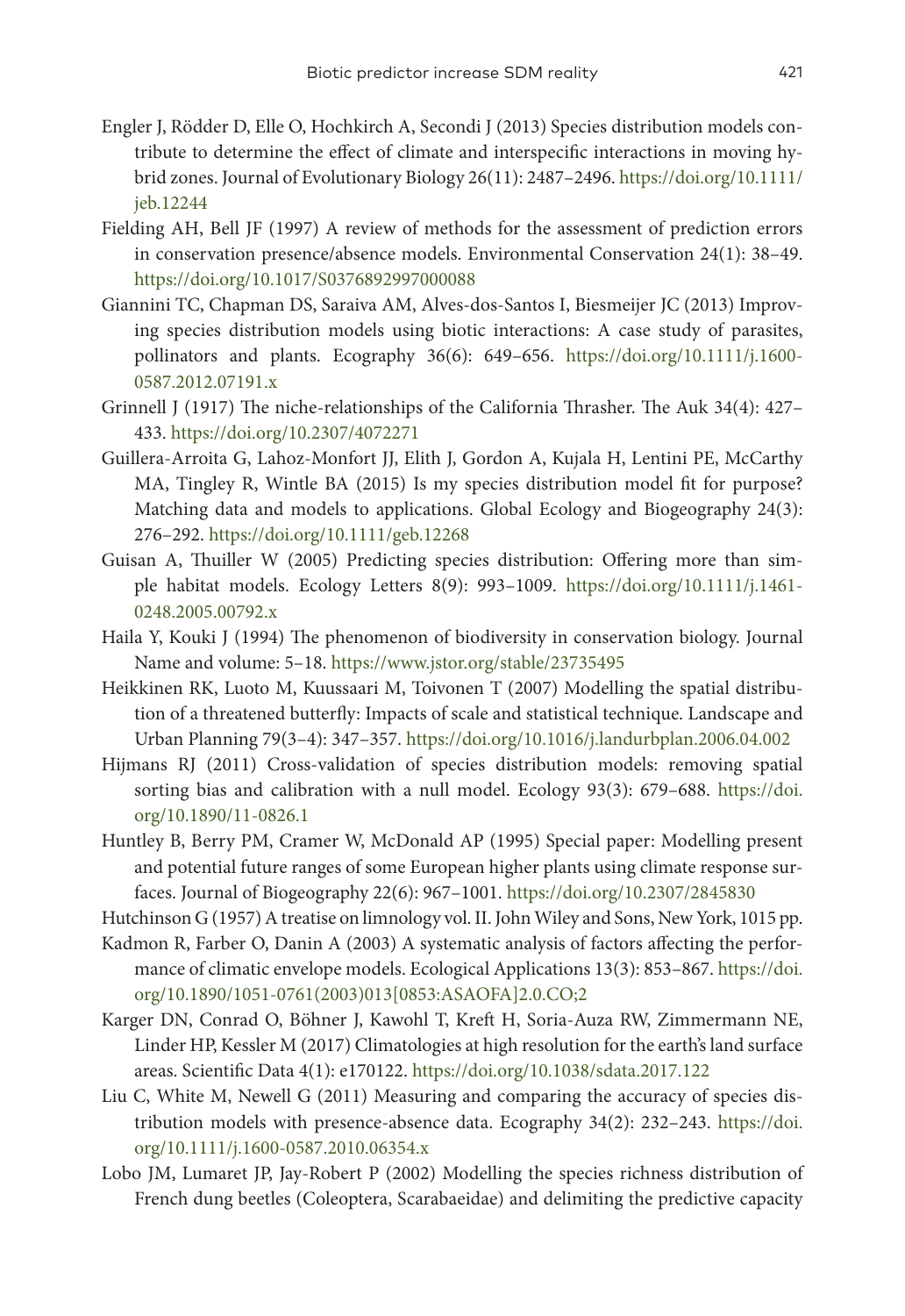of different groups of explanatory variables. Global Ecology and Biogeography 11(4): 265–277. <https://doi.org/10.1046/j.1466-822X.2002.00291.x>

- Loiselle BA, Howell CA, Graham CH, Goerck JM, Brooks T, Smith KG, Williams PH (2003) Avoiding pitfalls of using species distribution models in conservation planning. Conservation Biology 17(6): 1591–1600. <https://doi.org/10.1111/j.1523-1739.2003.00233.x>
- Margules CR, Pressey RL (2000) Systematic conservation planning. Nature 405(6783): 243– 253.<https://doi.org/10.1038/35012251>
- Margules C, Usher M (1981) Criteria used in assessing wildlife conservation potential: A review. Biological Conservation 21(2): 79–109. [https://doi.org/10.1016/0006-](https://doi.org/10.1016/0006-3207(81)90073-2) [3207\(81\)90073-2](https://doi.org/10.1016/0006-3207(81)90073-2)
- Meier R, Dikow T (2004) Significance of specimen databases from taxonomic revisions for estimating and mapping the global species diversity of invertebrates and repatriating reliable specimen data. Conservation Biology 18(2): 478–488. [https://doi.org/10.1111/](https://doi.org/10.1111/j.1523-1739.2004.00233.x) [j.1523-1739.2004.00233.x](https://doi.org/10.1111/j.1523-1739.2004.00233.x)
- Meier ES, Edwards Jr TC, Kienast F, Dobbertin M, Zimmermann NE (2011) Co-occurrence patterns of trees along macro-climatic gradients and their potential influence on the present and future distribution of Fagus sylvatica L. Journal of Biogeography 38(2): 371–382. <https://doi.org/10.1111/j.1365-2699.2010.02405.x>
- Meineri E, Skarpaas O, Vandvik V (2012) Modeling alpine plant distributions at the landscape scale: Do biotic interactions matter? Ecological Modelling 231: 1–10. [https://doi.](https://doi.org/10.1016/j.ecolmodel.2012.01.021) [org/10.1016/j.ecolmodel.2012.01.021](https://doi.org/10.1016/j.ecolmodel.2012.01.021)
- Menon S, Hansen J, Nazarenko L, Luo Y (2002) Climate effects of black carbon aerosols in China and India. Science 297(5590): 2250–2253. [https://doi.org/10.1126/sci](https://doi.org/10.1126/science.1075159)[ence.1075159](https://doi.org/10.1126/science.1075159)
- Palacio FX, Girini JM (2018) Biotic interactions in species distribution models enhance model performance and shed light on natural history of rare birds: A case study using the straight-billed reedhaunter Limnoctites rectirostris. Journal of Avian Biology 49(11): e01743. <https://doi.org/10.1111/jav.01743>
- Paschoal M, Galetti M (1995) Seasonal food use by the neotropical squirrel Sciurus ingrami in southeastern Brazil. Biotropica 27(2): 268–273.<https://doi.org/10.2307/2389006>
- Pearce J, Ferrier S (2000) Evaluating the predictive performance of habitat models developed using logistic regression. Ecological Modelling 133(3): 225–245. [https://doi.](https://doi.org/10.1016/S0304-3800(00)00322-7) [org/10.1016/S0304-3800\(00\)00322-7](https://doi.org/10.1016/S0304-3800(00)00322-7)
- Pearson RG, Dawson TP (2003) Predicting the impacts of climate change on the distribution of species: Are bioclimate envelope models useful? Global Ecology and Biogeography 12(5): 361–371. <https://doi.org/10.1046/j.1466-822X.2003.00042.x>
- Pearson RG, Raxworthy CJ, Nakamura M, Townsend Peterson A (2007) Predicting species distributions from small numbers of occurrence records: A test case using cryptic geckos in Madagascar. Journal of Biogeography 34(1): 102–117. [https://doi.org/10.1111/j.1365-](https://doi.org/10.1111/j.1365-2699.2006.01594.x) [2699.2006.01594.x](https://doi.org/10.1111/j.1365-2699.2006.01594.x)
- Peterson AT, Papes M, Soberón J (2008) Rethinking receiver operating characteristic analysis applications in ecological niche modeling. Ecological Modelling 213(1): 63–72. [htt](https://doi.org/10.1016/j.ecolmodel.2007.11.008)[ps://doi.org/10.1016/j.ecolmodel.2007.11.008](https://doi.org/10.1016/j.ecolmodel.2007.11.008)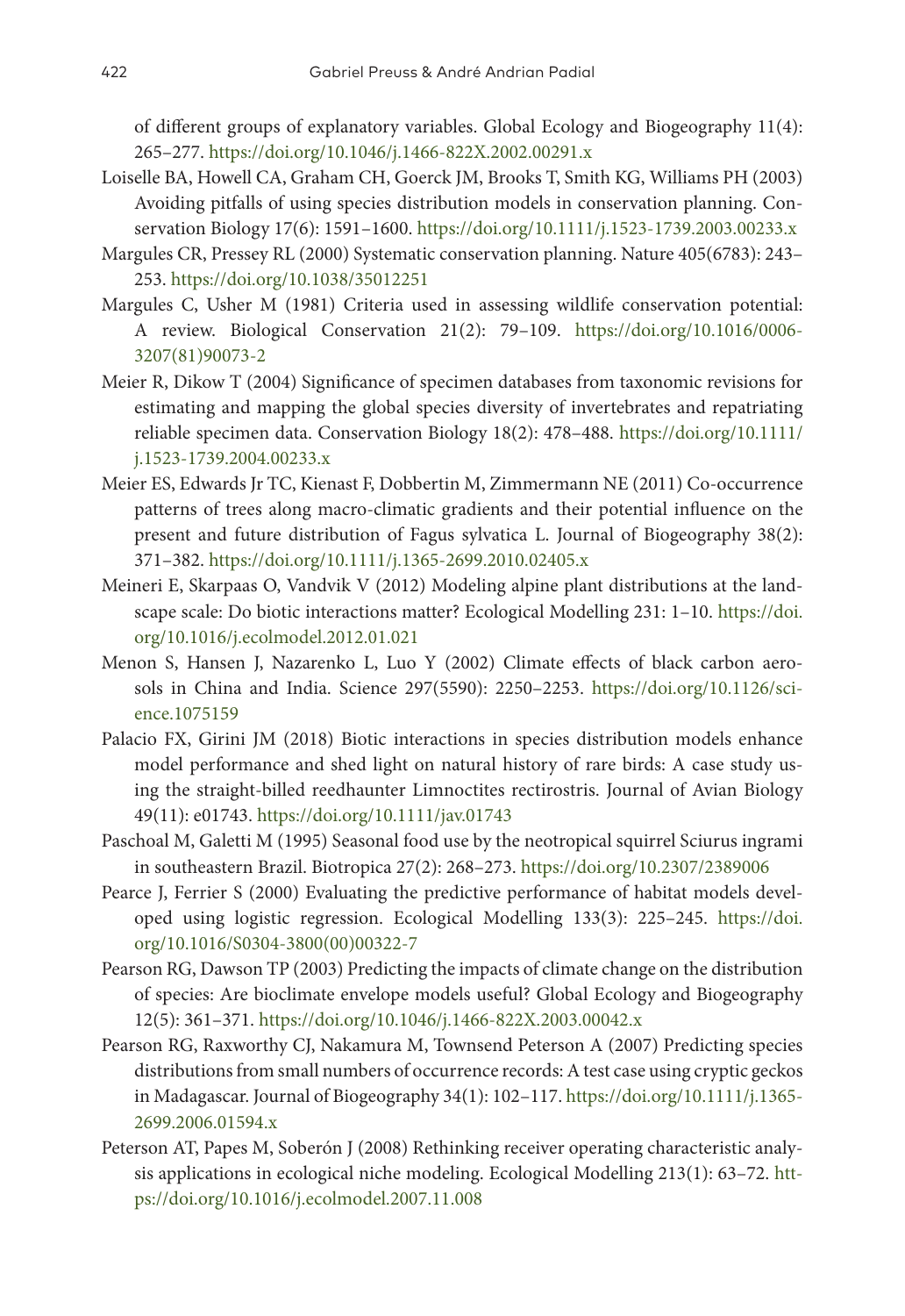- Schweiger O, Heikkinen RK, Harpke A, Hickler T, Klotz S, Kudrna O, Kühn I, Pöyry J, Settele J (2012) Increasing range mismatching of interacting species under global change is related to their ecological characteristics. Global Ecology and Biogeography 21(1): 88–99. <https://doi.org/10.1111/j.1466-8238.2010.00607.x>
- GBIF (2020) *Sciurus aestuans* Linnaeus, 1766. GBIF Backbone Taxonomy. [https://doi.](https://doi.org/10.15468/39omei) [org/10.15468/39omei](https://doi.org/10.15468/39omei) [accessed on 2021-04-16]
- Segurado P, Araujo MB (2004) An evaluation of methods for modelling species distributions. Journal of Biogeography 31(10): 1555–1568. [https://doi.org/10.1111/j.1365-](https://doi.org/10.1111/j.1365-2699.2004.01076.x) [2699.2004.01076.x](https://doi.org/10.1111/j.1365-2699.2004.01076.x)
- Simoes MVP, Peterson AT (2018) Importance of biotic predictors in estimation of potential invasive areas: The example of the tortoise beetle Eurypedus nigrosignatus, in Hispaniola. PeerJ 6: e6052.<https://doi.org/10.7717/peerj.6052>
- Soares KP (2020) *Syagrus.* Flora do Brasil 2020. Jardim Botânico do Rio de Janeiro. [http://](http://floradobrasil.jbrj.gov.br/reflora/floradobrasil/FB15745) [floradobrasil.jbrj.gov.br/reflora/floradobrasil/FB15745](http://floradobrasil.jbrj.gov.br/reflora/floradobrasil/FB15745) [accessed on 23/11/2019]
- Soberón J, Nakamura M (2009) Niches and distributional areas: Concepts, methods, and assumptions. Proceedings of the National Academy of Sciences of the United States of America 106(Supplement 2): 19644–19650.<https://doi.org/10.1073/pnas.0901637106>
- Synes NW, Osborne PE (2011) Choice of predictor variables as a source of uncertainty in continental‐scale species distribution modelling under climate change. Global Ecology and Biogeography 20(6): 904–914. <https://doi.org/10.1111/j.1466-8238.2010.00635.x>
- Thuiller W, Araújo MB, Lavorel S (2003) Generalized models vs. classification tree analysis: Predicting spatial distributions of plant species at different scales. Journal of Vegetation Science 14(5): 669–680.<https://doi.org/10.1111/j.1654-1103.2003.tb02199.x>
- Vázquez DP, Melián CJ, Williams NM, Blüthgen N, Krasnov BR, Poulin R (2007) Species abundance and asymmetric interaction strength in ecological networks. Oikos 116(7): 1120–1127. <https://doi.org/10.1111/j.0030-1299.2007.15828.x>
- Wisz MS, Pottier J, Kissling WD, Pellissier L, Lenoir J, Damgaard CF, Dormann CF, Forchhammer MC, Grytnes JA, Guisan A, Heikkinen RK, Hoye TT, Kuhn I, Luoto M, Maiorano L, Nilsson MC, Normand S, Ockinger E, Schmidt NM, Termansen M, Timmermann A, Wardle DA, Aastrup P, Svenning JC (2013) The role of biotic interactions in shaping distributions and realised assemblages of species: implications for species distribution modelling. Biological reviews of the Cambridge Philosophical Society 88: 15–30.<https://doi.org/10.1111/j.1469-185X.2012.00235.x>
- Zimmermann NE, Edwards Jr TC, Graham CH, Pearman PB, Svenning JC (2010) New trends in species distribution modelling. Ecography 33(6): 985–989. [https://doi.](https://doi.org/10.1111/j.1600-0587.2010.06953.x) [org/10.1111/j.1600-0587.2010.06953.x](https://doi.org/10.1111/j.1600-0587.2010.06953.x)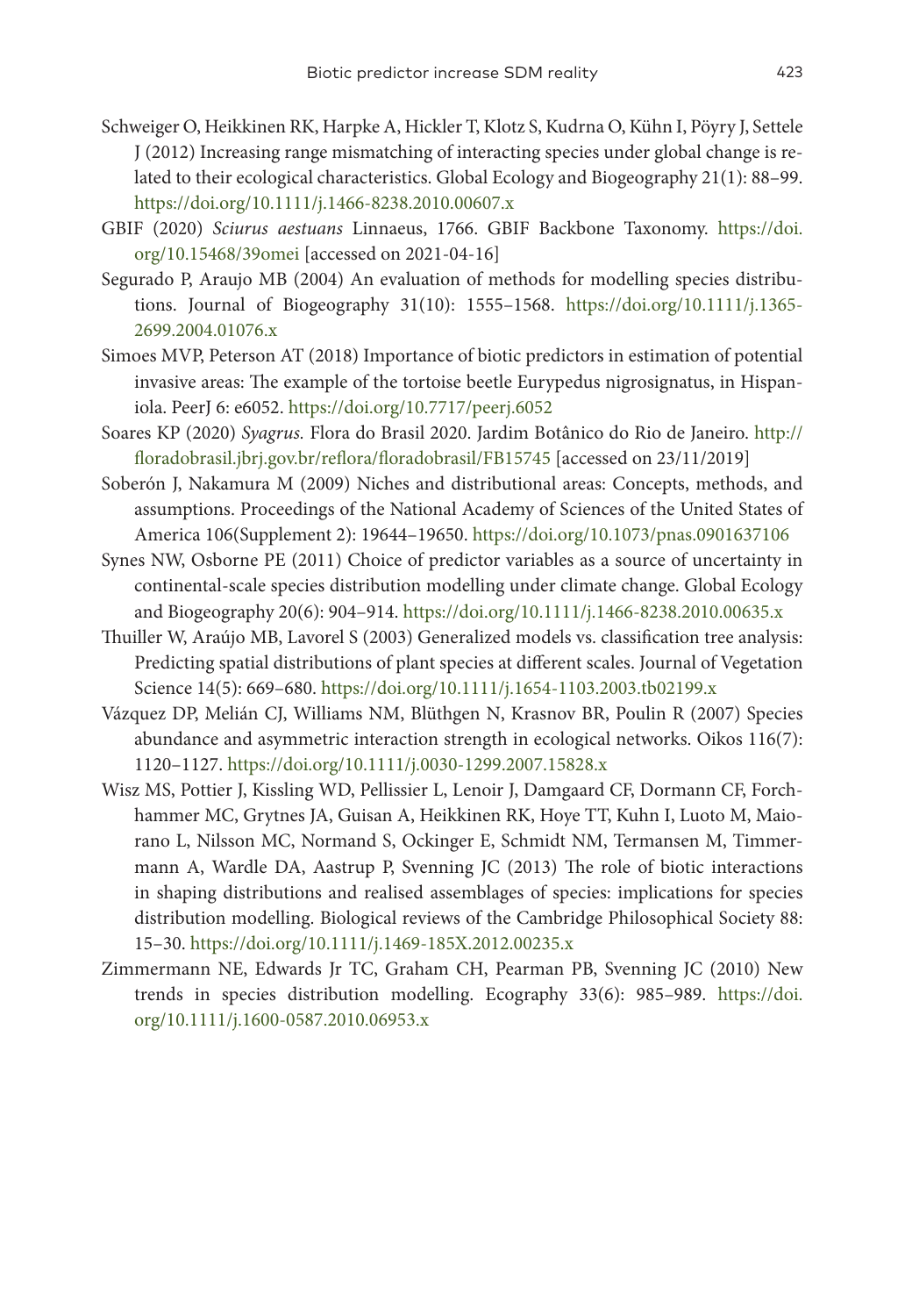# **Supplementary material 1**

# **Occurrence data –** *Syagrus romanzoffiana*

Authors: Gabriel Preuss, André Andrian Padial Data type: occurrence

Copyright notice: This dataset is made available under the Open Database License [\(http://opendatacommons.org/licenses/odbl/1.0/\)](http://opendatacommons.org/licenses/odbl/1.0/). The Open Database License (ODbL) is a license agreement intended to allow users to freely share, modify, and use this Dataset while maintaining this same freedom for others, provided that the original source and author(s) are credited.

Link: <https://doi.org/10.3897/neotropical.16.e64892.suppl1>

# **Supplementary material 2**

# **Occurrence data –** *Sciurus aestuans*

Authors: Gabriel Preuss, André Andrian Padial

Data type: occurrence

Copyright notice: This dataset is made available under the Open Database License [\(http://opendatacommons.org/licenses/odbl/1.0/\)](http://opendatacommons.org/licenses/odbl/1.0/). The Open Database License (ODbL) is a license agreement intended to allow users to freely share, modify, and use this Dataset while maintaining this same freedom for others, provided that the original source and author(s) are credited.

Link: <https://doi.org/10.3897/neotropical.16.e64892.suppl2>

# **Supplementary material 3**

# **Code used to perform all analysis**

Authors: Gabriel Preuss, André Andrian Padial

Data type: code

Copyright notice: This dataset is made available under the Open Database License [\(http://opendatacommons.org/licenses/odbl/1.0/\)](http://opendatacommons.org/licenses/odbl/1.0/). The Open Database License (ODbL) is a license agreement intended to allow users to freely share, modify, and use this Dataset while maintaining this same freedom for others, provided that the original source and author(s) are credited.

Link: <https://doi.org/10.3897/neotropical.16.e64892.suppl3>